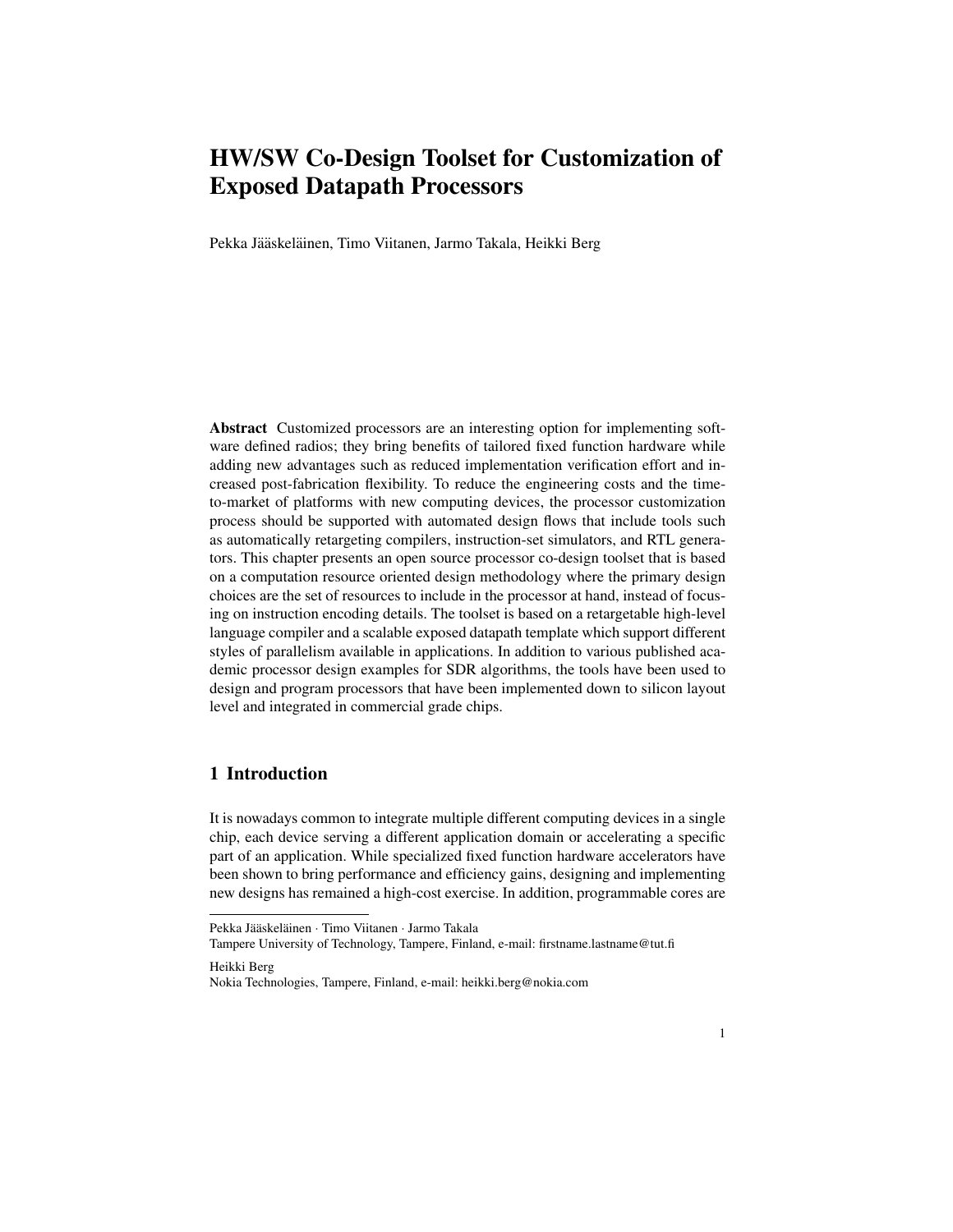often favoured to fixed-function accelerators for their post-manufacture flexibility (e.g., on-the-field bug fixes or algorithm updates) and their ability to reuse compute hardware in case multiple algorithms can be efficiently mapped to the same accelerator.

Customized processors provide a middle ground between fixed function accelerators and generic programmable cores. They bring benefits of hardware tailoring to programmable designs, while adding new advantages such as reduced implementation verification effort. The hardware of customized processor is optimized for executing a predefined set of applications, while allowing the very same design being used to run other, close enough routines by switching the executed software in the instruction memory.

The processor hardware tailoring is dictated by the use case. In case a processor is customized to execute a single application efficiently, but still support softwarebased functionality updates, terms *Application-Specific Instruction-set Processor (ASIP)* or *Application-Specific Processor (ASP)* can be used to describe the end result. A customized processor can also be optimized for classes of applications such as *Software Defined Radio (SDR)*, in which case the term *Domain-Specific Processor (DSP)* is more suitable.

In any case, the processor customization process is demanding due to the abundance of different parameters in the design space to choose from, and very errorprone, which results in high non-recurring engineering costs. Moreover, as the design process of customized processors is usually iterative in nature, porting the required software program codes to new processor variations needs either manual assembly language program rewrites or updating the compiler so it can generate assembly code for each new processor variant. One approach to simplifying the processor customization process is to compose the processor from a set of component libraries and other verified building blocks, thereby reducing the required verification effort. The software porting problem can be alleviated by automatically adapting software development kits.

In the rest of this chapter, we describe *TTA-Based Co-Design Environment (TCE)*, an open source processor design and programming toolset based on a processor template that efficiently supports *Instruction-Level Parallelism (ILP)*. TCE enables rapid design of high-level language programmable cores ranging from tiny scalar microcontrollers to wide VLIW-style machines with a resource oriented design methodology that emphasizes the reuse of predesigned and preverified components.

### 2 Exposed Datapath Processor Template

To implement a design and programming toolset for customized processors, the *design space* of the supported customized processor alternatives needs to be limited. This is done by defining a *processor template* that describes the set of customization parameters within which the processors can vary. The parameters drive the retarget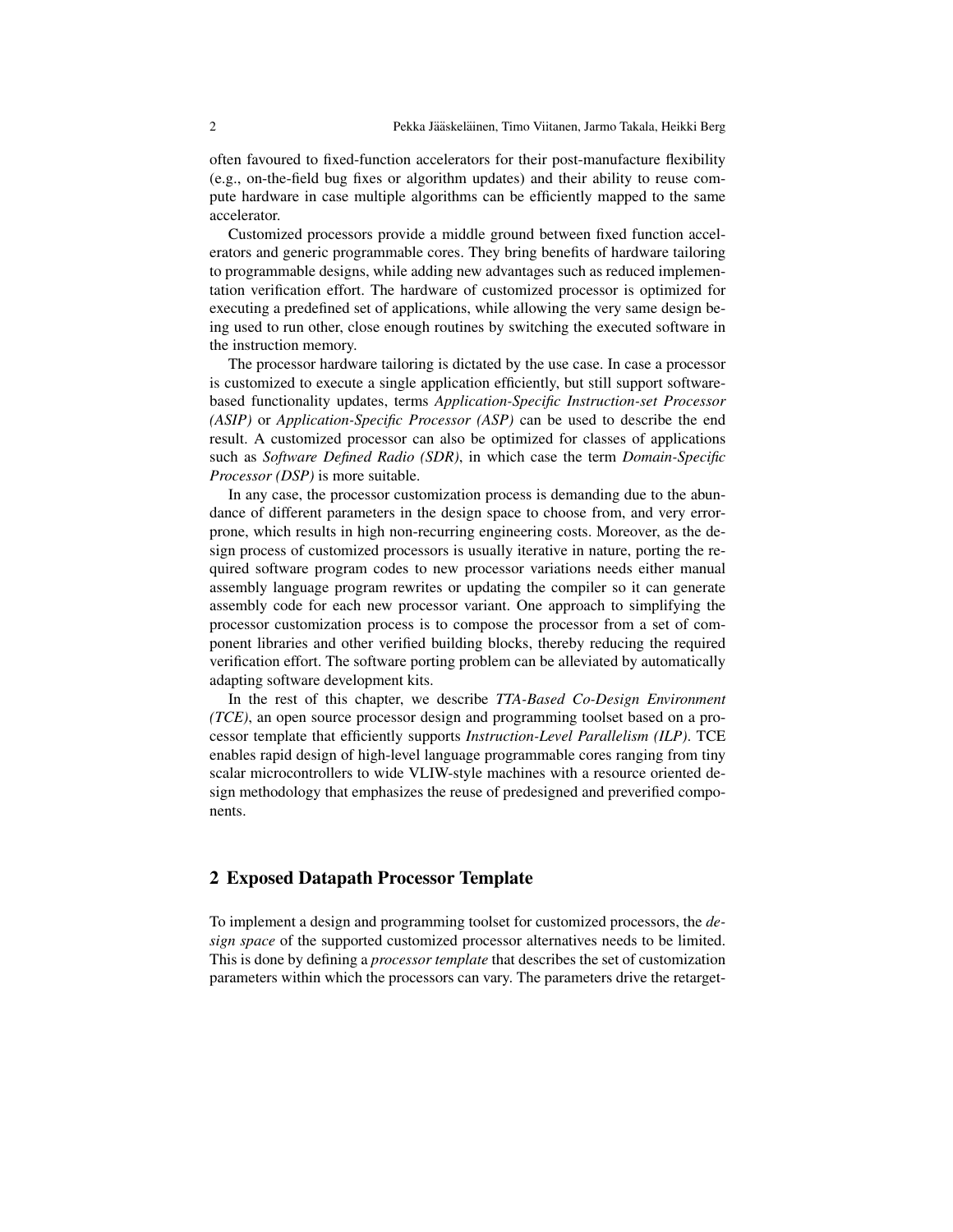ing of the software development toolchain, most importantly the compiler and the simulator. Here we have selected exposed datapath as one of the characteristics of the architectural template. The exposed datapath means that some additional processor datapath details are visible to the programmer or compiler such that the programmer can directly control the additional details. Such architectures have been discussed earlier, e.g., MOVE [4], MOVE-Pro [6], FlexCore [13], STA [6], and ELM [5].

The main focus of the TCE toolset is on energy-efficient data-oriented computing scenarios. Therefore, compiler-controlled static structures are favored over hardware-controlled dynamic structures whenever feasible. This can be seen in the choice of the basis for the processor template of TCE which exploits *transport triggering* paradigm in form of *Transport Triggered Architectures (TTA)* [11, 2].

TTA processors have a programmer-exposed *interconnection (IC)* network. A program is defined as a set of *move instructions* between the ports of the datapath components, including function units and register files. The operations are triggered as a side effect of transporting data to designated function unit ports. Fig. 1 presents an example TTA processor with five transport buses, i.e., five data transports can be executed simultaneously. In this processor, each instruction contains five *move slots*, where each slot specifies the data transport carried out in each bus. The figure illustrates execution of an instruction with three parallel moves:

 $\text{#4} \rightarrow \text{ALU0.i0.ADD}$ ;  $LSU1.r0 \rightarrow ALU0.i1;$  $RFO.r1 \rightarrow LSU0.i0.STW$ 

On the first transport bus, an immediate value is moved to input port 0 of the function unit ALU0. The immediate value is actually obtained from the *immediate unit*, which has only one output port. The move carries also information about the operation to be executed; opcode ADD is transported to function unit along with the operand. The second bus transports an operand from load-store unit LSU1 to the input port 1 of the ALU0. The actual load from memory has been specified by one of the previous moves and this move simply transports the result of the memory access. The third bus is used to transport a value from output port 1 in register file RF0 to the input port 0 of the load-store unit LSU0. The third move contains opcode indicating that the transported word is to be stored to memory. The actual store address has been defined by another move to port 1 of the LSU0. The remaining two buses are not used in the example instruction, thus they can be considered executing a NOP.

Figure 1 shows that the instructions control the operation of each transport bus through the instruction unit. The connection to each bus convoys control information, e.g., the source and destination of the transport move, possible opcode for the operation to be executed, etc. The function units are connected to the transport buses with the aid of *sockets*. The interconnection network in our architectural template consists of buses and sockets. The concept of socket is illustrated in Fig. 2; each port of a function unit has a socket, which defines the connections to the buses. When the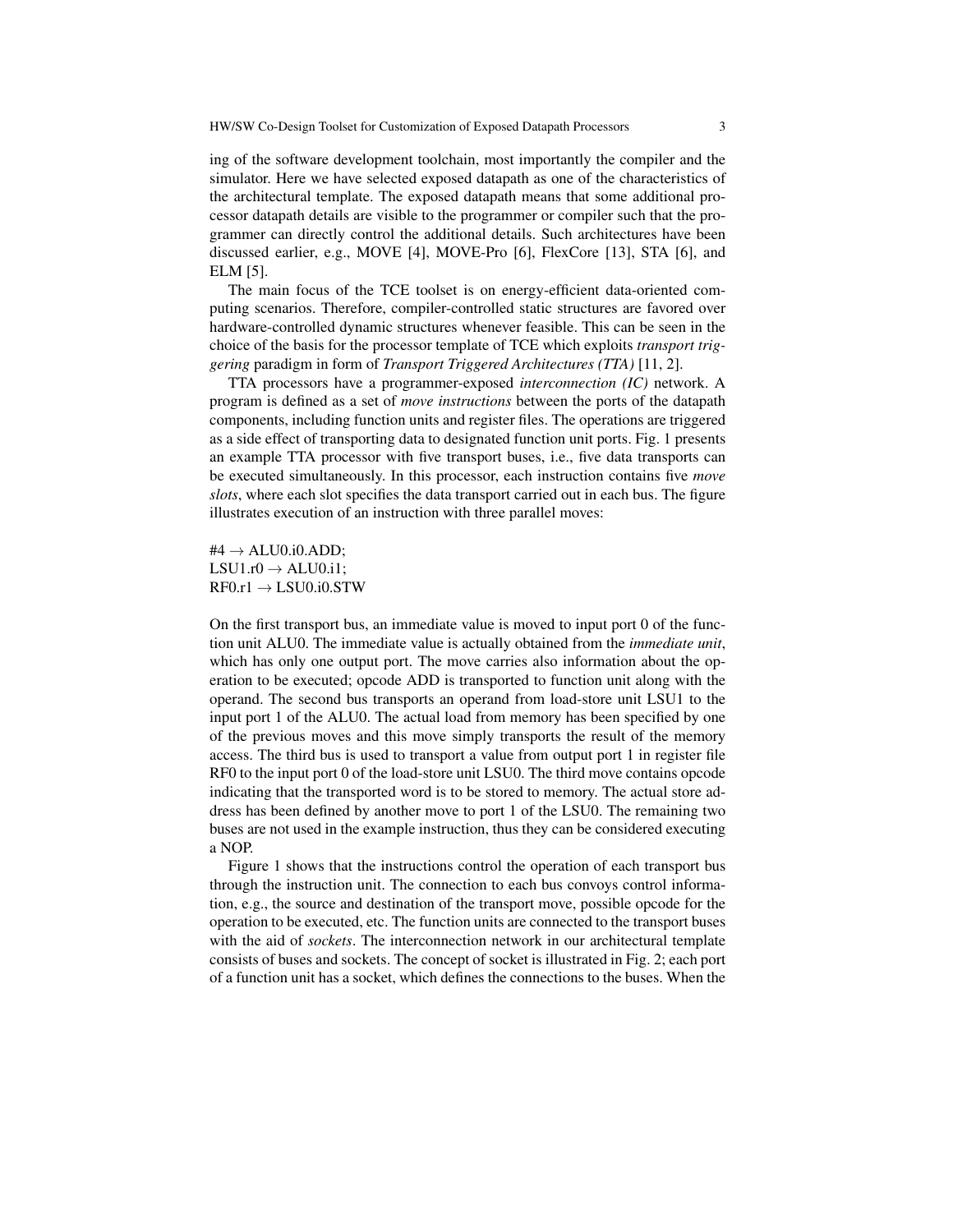

Fig. 1: Example of a TTA processor instantiated from the template. In TTA, data transports between components are explicitly programmed. The example instruction defines *move instructions* for three buses out of five, performing an integer summation of a value loaded from a data memory with a constant while simultaneously storing a previously computed value to memory.

control information in a bus indicates that the port is the destination for the current move instruction, data from the bus is passed to the port. In similar fashion, data from the source port is forwarded to the bus.

In TTAs, operation execution is a side result of operand transport; when operands are available in the function unit, the operation is triggered. In this sense, the execution model reminds static data flow machines. The architecture template used here defines that that one of the input ports is a *trigger port* and a move to this port triggers the operation. Fig. 3 illustrates the concept; the trigger port is indicated by a cross in the input port. A move to this port will latch data from the bus to trigger register and the operation execution starts with operands from trigger port and other operand registers; the function unit in Fig. 3 expects two operands, thus there is one trigger register and one operand register. The operand to the operand register can be moved by an earlier instruction. The operand can also be moved in the same instruction as the trigger port move if there are enough buses available.

Function units can be pipelined independently, and there are several methods to pipeline the function units in TTAs. In TCE, we use semi-virtual time latching [3] where the pipeline is controlled with valid bits depicted in Fig. 3(b). The pipeline starts an operation whenever there is a move to the trigger port, i.e., the *o load* signal is active. The pipeline operation is controlled by valid bits, which imply that a single pipeline stage is active only once for one trigger move. The result can be read from the result register three instructions after the trigger move. However, the pipeline operates only on the cycles when instructions are issued; if an external or internal event has caused processor to be locked (*glbl lock* signal is active), the pipeline is inactive. The architectural template requires each operation in function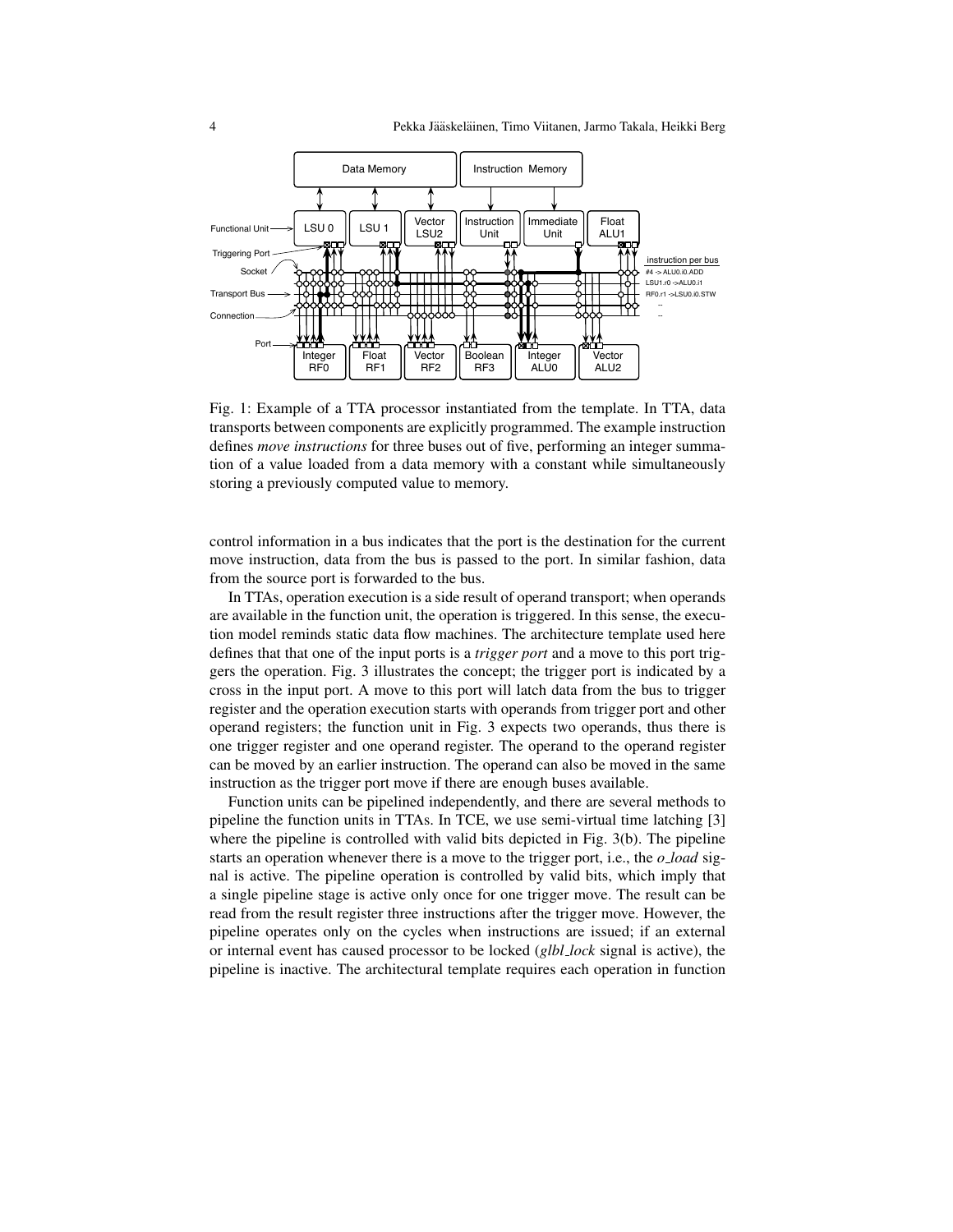HW/SW Co-Design Toolset for Customization of Exposed Datapath Processors 5



Fig. 2: Principal socket interface for function units: a) high abstraction level representation and b) structure. The result register in the output is optional.

units to have a deterministic latency such that the result read for the operation can be scheduled properly. If the function unit faces an unexpected longer latency operation, e.g., a memory refresh cycle or a function unit has iterative operation of which latency depends on the inputs, the unit can request the processor to be interlocked (by activating the *rqst lock* signal) until the on-going operation is completed.

SDR applications can often utilize a lot of computational parallelism in its various granularities, but at the same time their usage environment places limits to the power consumption due to thermal design and battery constraints. Therefore, a popular processor architecture choice for SDR applications is a static multi-issue architecture with a simple control hardware. The traditional VLIW architecture fulfills these requirements by providing multiple parallel function units to support ILP while not imposing the hardware complexity from out of order execution support. The VLIW function units in SDR designs can also provide SIMD operations to exploit data level parallelism in the algorithm at hand, which together with ILP can provide very high high operation per watt performance in SDR designs.



Fig. 3: Function units in transport triggered architecture: a) high-level abstraction representation and b) principal block diagram.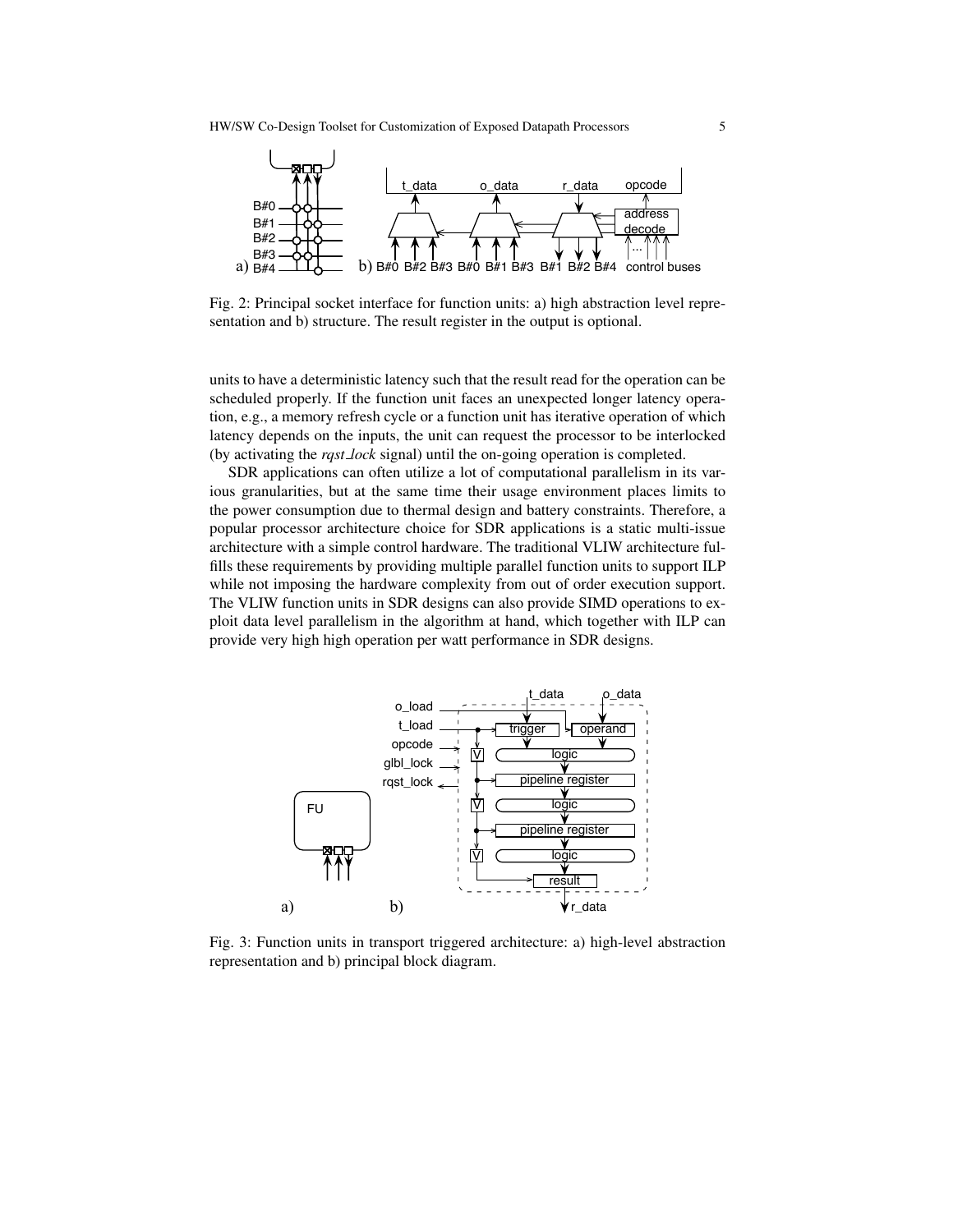The use of the TTA paradigm to provide a more scalable alternative for traditional VLIW architectures has been studied extensively in [3]. One of the main findings is that TTAs can support more ILP with simpler low-power register files than "traditional" VLIWs because of the capability to route results directly between function unit port registers, without accessing the larger general purpose register files. In addition, the general ability to control the timing of the operand and result data transports alleviates the parallel access requirements of the register files. The simpler register files can remove the register file from the critical path and bring savings in required chip area and power consumption.

The TTA instruction format resembles those of horizontal microcode programmed architectures which are notorious for their poor instruction density. However, our example designs and experiments indicate that the additional instruction bits due to the exposed datapath control are negligible compared to the savings if the workload is data-oriented and the interconnection network is carefully optimized [14, 7].

The exposed datapath template also opens unique non-apparent opportunities. For example, due to the explicit result transfers, the function units are independently executing isolated modular components in the datapath. In the point of view of processor design methodology, the modularity allows point-and-click style tailoring of the datapath resources from existing processor component databases. It also means the function units can have latencies and pipeline lengths from a single cycle to no practical upper bound because the hazard detection hardware does not need to account for the structural hazards resulting from concurrent completion of operation results. Likewise, there is no practical limit to the number of outputs produced by operations. For example, there have been experiments where long latency fixed function accelerators with tens of result words have been integrated to the processor datapath in order to reduce accelerator communication and synchronization costs.

Using the TTA as a template in TCE means that it allows designing completely new TTA processors from the scratch by allowing the user to define the sets of basic TTA components to include. The customizable parameters are summarized in Table 1. An interesting customizable aspect in TTA processors is the interconnection network. As it is visible to the programmer, it enables carefully customizing the connectivity based on the application's need as will be discussed later in this chapter. This can help in achieving implementation goals such as high clock frequency or low power consumpion. Another useful feature is the support for multiple disjoint address spaces: one can add one or more private address spaces for local memories inside a core that can be accessed using address space type qualifier attributes in the input C code.

### 3 Processor Description Formats

TCE uses several file formats and component libraries for setting the processor template parameters for new designs. The roles of the different files and libraries are designed to enhance processor design and verification effort reuse. These XML-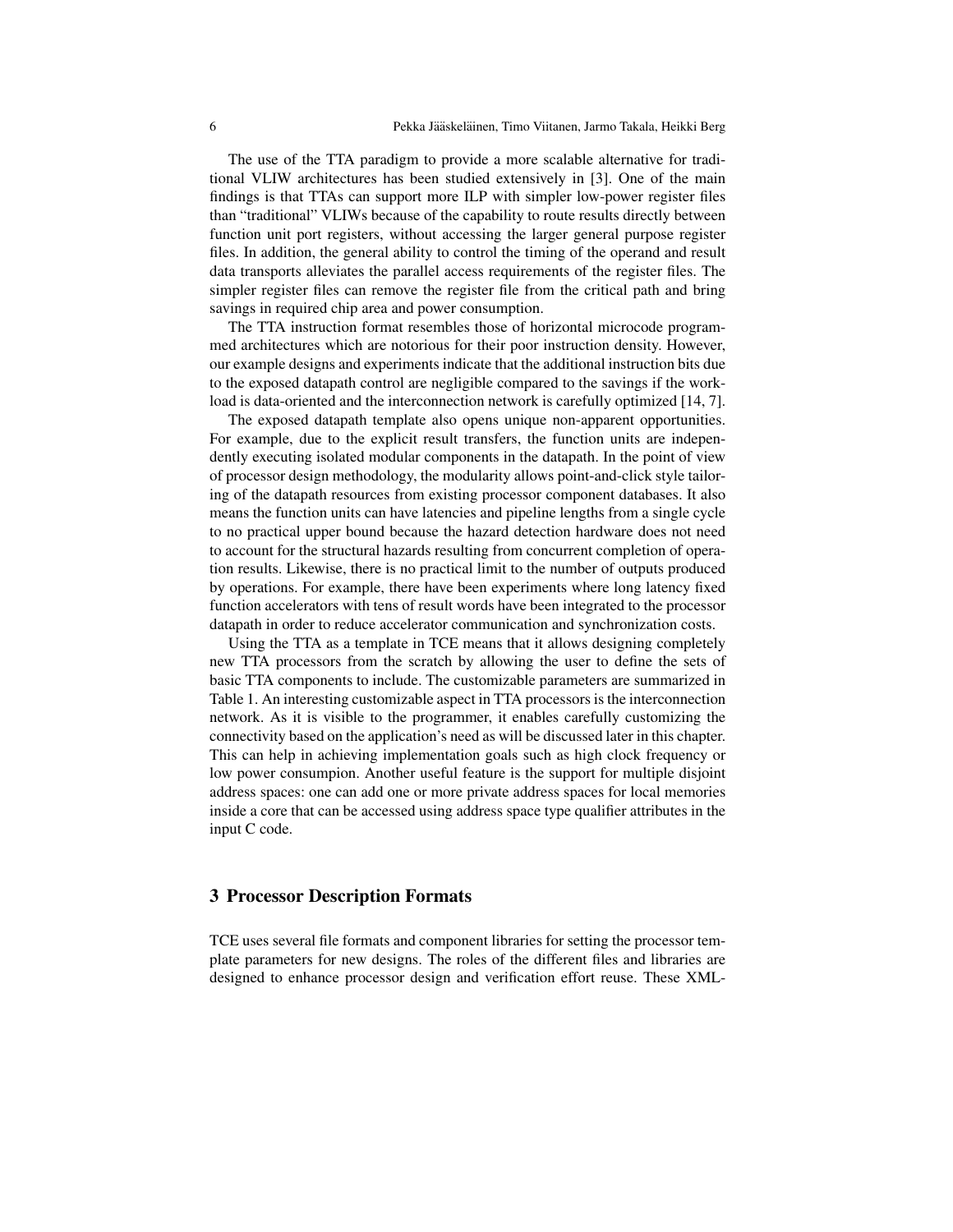Table 1: Configuration parameters in TCE's processor template.

| <b>Register files</b>                    |                                                                                                                                                                                     |  |
|------------------------------------------|-------------------------------------------------------------------------------------------------------------------------------------------------------------------------------------|--|
|                                          | number of register files                                                                                                                                                            |  |
|                                          | For each register file:                                                                                                                                                             |  |
| $\bullet$<br>$\bullet$<br>$\bullet$      | number of registers<br>width<br>number of read/write ports                                                                                                                          |  |
| <b>Function units</b>                    |                                                                                                                                                                                     |  |
|                                          | number of function units                                                                                                                                                            |  |
| For each function unit:                  |                                                                                                                                                                                     |  |
| ٠<br>٠<br>٠<br>$\bullet$                 | operation set implemented by FU<br>number of input and output ports<br>width of the ports<br>resource sharing / pipelining<br>accessed address space (in case of a load-store unit) |  |
| <b>Operation set</b> For each operation: |                                                                                                                                                                                     |  |
| ٠<br>$\bullet$<br>$\bullet$<br>$\bullet$ | number of operands<br>number of results<br>data type of the results and operands<br>operation state data                                                                            |  |
| <b>Instruction encoding</b>              |                                                                                                                                                                                     |  |
|                                          | number of instruction formats                                                                                                                                                       |  |
|                                          | For each instruction format:                                                                                                                                                        |  |
|                                          | immediate (constant) support                                                                                                                                                        |  |
|                                          | <b>Address spaces</b>                                                                                                                                                               |  |
|                                          | number of address spaces                                                                                                                                                            |  |
|                                          | For each address space:                                                                                                                                                             |  |
| $\bullet$<br>$\bullet$<br>$\bullet$      | size<br>address range<br>the numerical id (referred to from program code)                                                                                                           |  |
| <b>Top level</b>                         |                                                                                                                                                                                     |  |
|                                          | • endianness                                                                                                                                                                        |  |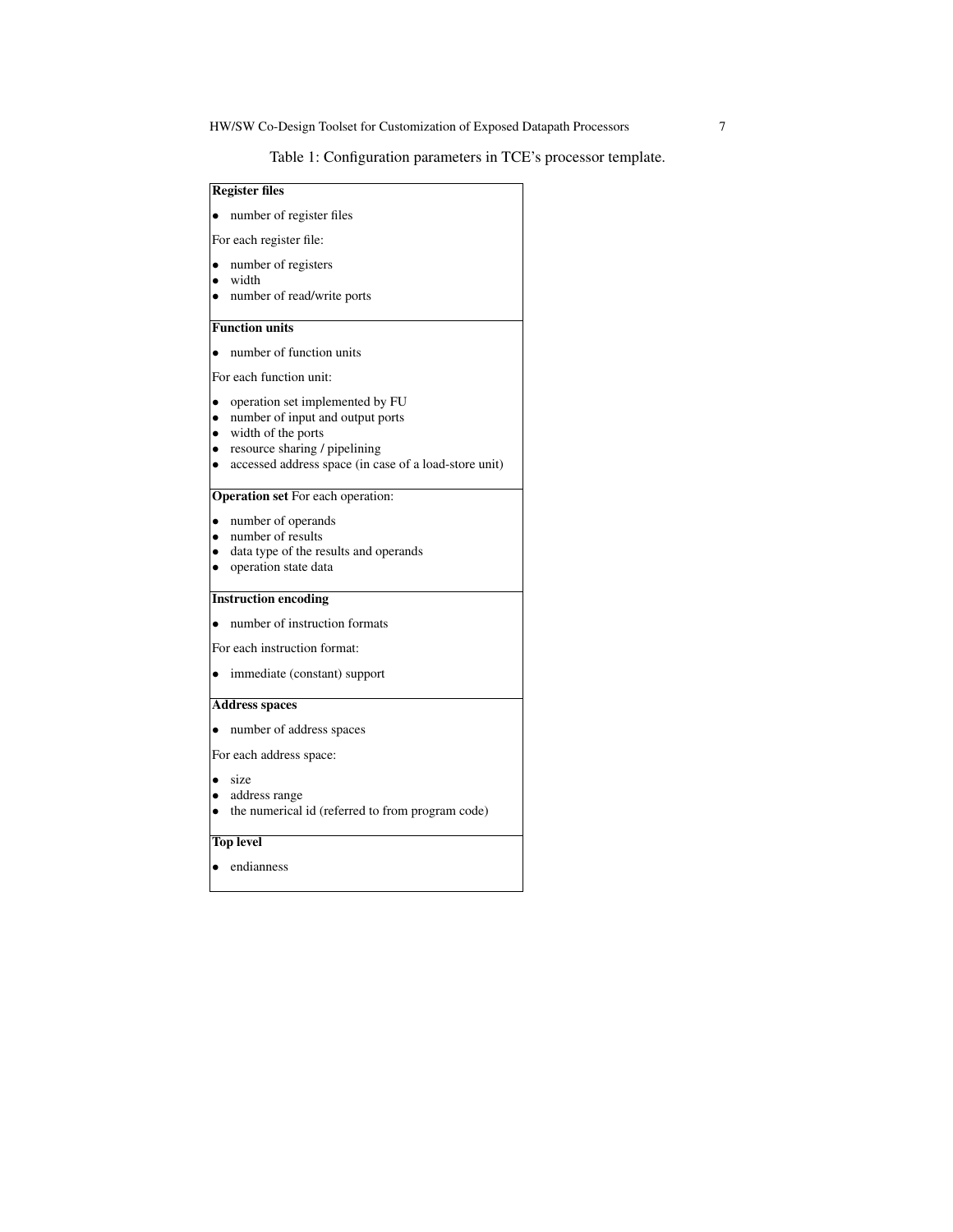based file formats are edited using graphical user interfaces without the toolset user seeing the file contents, and if preferred, can be edited also using a text editor.

## *3.1 Architecture Description*

An *Architecture Description File (ADF)* [1] stores the programmer-visible architectural aspects of a designed processor, such as the number and type of register files and function units, operation latencies and resource sharing of the operations inside function units, and the connections between the processor components.

The function unit architectures described in an ADF file can refer to one or more *operation* descriptions. An operation in TCE is a behavioral level abstraction separated from the function unit. Operation descriptions are stored in *Operation Set Abstraction Layer (OSAL)* databases. The granularity of an OSAL operation can range from basic operations to complex multioutput operations with internal state.

Operation descriptions in OSAL contain C++ or DAG-based models to simulate the behavior of the operation in the processor simulator, and static metadata to drive the high-level language compiler, such as the number of operands and results, the semantics of the operations, whether the operation reads or modifies memory, or has other effects to the program state. The automatically retargeting compiler needs these properties together with the architecture data from the ADF.

OSAL and ADF enable processor design space exploration at the architectural level. This allows fast exploration cycles with enough of modeling accuracy to drive the selection of the components.

The separation of the concepts of a function unit (with programmer visible latencies) and the behavioral operation descriptions is a key feature which enables trial-and-error cycles with the operation set design without needing to describe the operation candidates as detailed *Register Transfer Level (RTL)* descriptions.

### *3.2 Architecture Implementation*

ADF and OSAL are not sufficient alone to implement the processor in hardware. For example, each programmer-identical function unit or register file can be implemented in multiple ways, emphasizing different goals such as small area or high clock frequency.

Hardware implementation choices are defined using an *Implementation Definition File (IDF)*. IDFs connect the architecture components described in ADF files to component implementations stored in *Hardware Databases (HDB)*. HDBs contain RTL level VHDL or Verilog implementations of register files and function units, along with their metadata. The component implementations can be easily reused in future architectures, reducing the validation effort of new customized processors.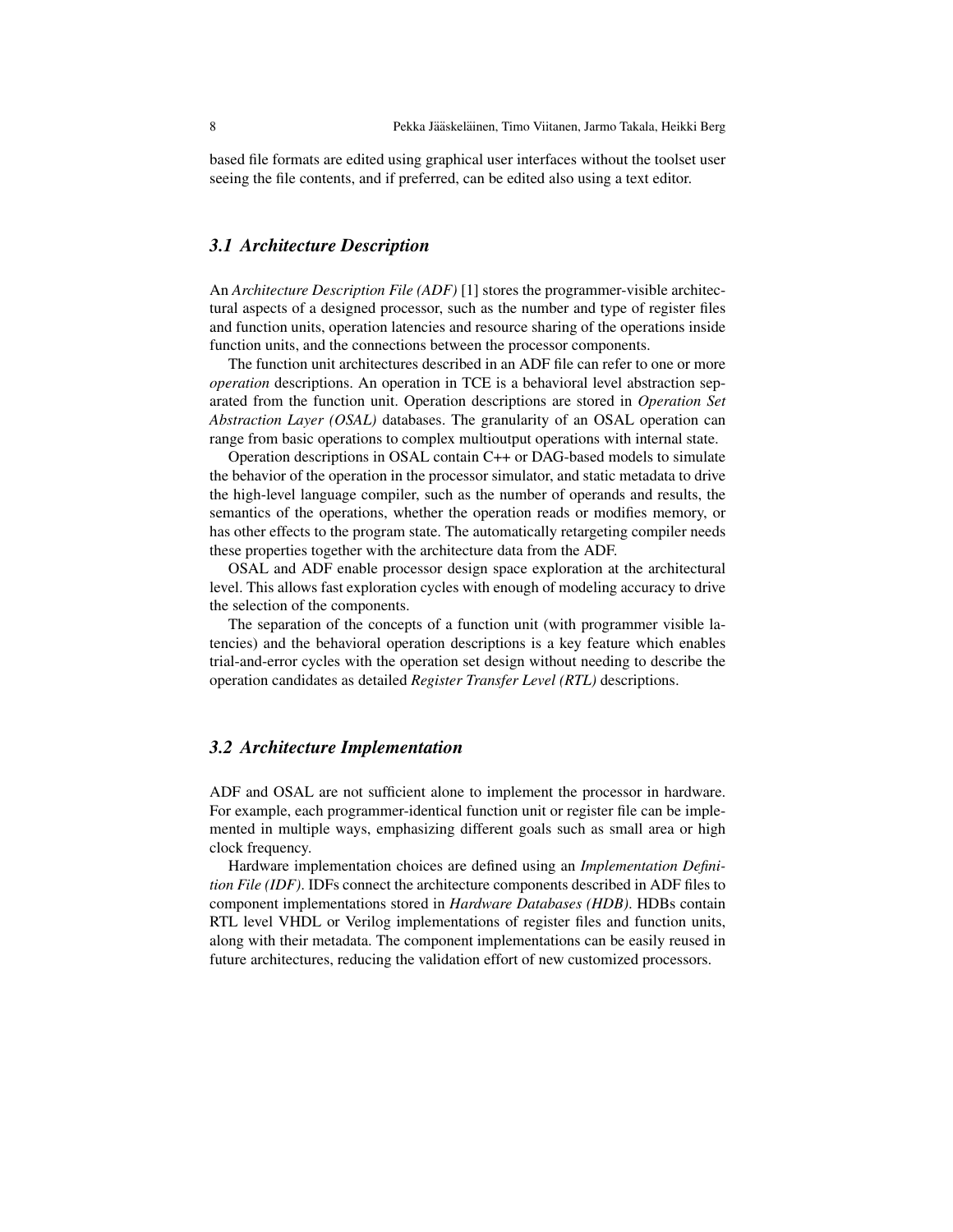### 4 HW/SW Co-Design Flow

Processor customization in TCE is usually conducted as a hardware-software codesign process. The processor design is iterated by varying the processor template parameters defined using the TCE file formats while adapting the software to better exploit the features, such as by calling custom operation intrinsics or enhancing parallelization opportunities from the program side.

The co-design process is supported by a set of tools, which are illustrated in Fig. 4. Initially, the designer has a set of requirements and goals placed to the end result. It is usual to have a real time requirement as the primary requirement, given as a maximum run time for the programs of interest. A secondary goal can be to optimize the processor for low power consumption or minimal chip area. In some cases, there can be a strict area and/or power budget which cannot be exceeded, and the goal is to design a processor that is as fast as possible and still goes below the budget.



Fig. 4: TCE processor customization flow.

The iterative customization process starts with an initial predesigned architecture, which can be a minimal machine shipped with TCE that contains just enough resources for the compiler to provide C programming language support for the design, or a previous architecture that is close to the placed targets, but needs further customization to fully meet them.

# *4.1 Architecture Design Space Exploration*

The designer can add, modify, and remove architecture components using a graphical user interface tool called *Processor Designer (ProDe)*. Each iteration of the processor can be evaluated by compiling the software of interest to the architecture using TCE's retargetable high-level language compiler and simulating the resulting parallel assembly code using an architecture simulator.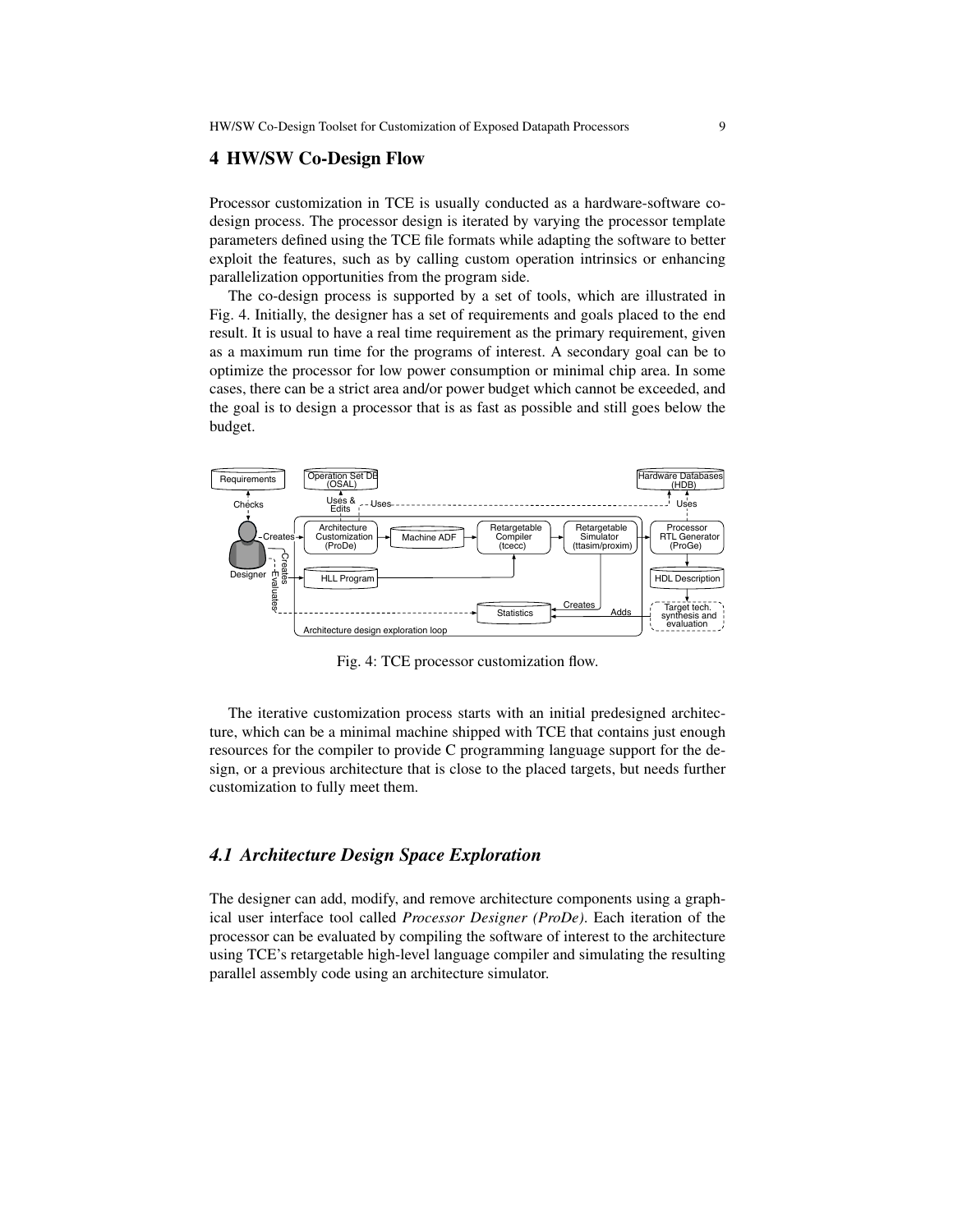The simulator statistics give the runtime of the program and the utilization of the different datapath components, indicating bottlenecks in the design. The processor simulator provides a compiled simulation engine for fast evaluation cycles, and a more accurate interpretive engine for software debugging which supports common software debugging features such as breakpoints.

The accuracy of the TCE processor simulator is at the instruction-set level, but gives enough information to drive the architecture design process due to the static TTA-based processor template. Because the instruction-set controls so fine details of the processor as data transfers, the simulation is closer to a more detailed RTL simulation, especially regarding the metrics of interest.

The architecture exploration cycle enables low effort evaluation of different custom operations. For a completely new processor operation, the designer describes the operation simulation behavior in C/C++ to OSAL, estimates its latency in instruction cycles when implemented in hardware, and adds the operation to one of the function units in the architecture. This way it is possible to see the effects of the custom hardware to the cycle count, before deciding whether to include it in the design or not. As the OSAL behavior description is C/C++, usually the designer can just copy-paste the piece of program code that should be replaced by the custom operation call to get it modeled.

### *4.2 Processor Hardware Generation*

When a design point fulfilling the requirements has been found, or more accurate statistics of a design point is needed, the designer uses a tool called *Processor Generator (ProGe)*, which produces a synthesizable RTL implementation of the processor. Thanks to the modular TTA template, the RTL generation is straightforward and reliable; ProGe collects component implementations from a set of HDBs, produces the interconnection network connecting them, and the generates an instruction decoder that expands the instructions to datapath control signals.

The designer has to implement only the new function units in VHDL or Verilog and add them to an HDB. Usually most of the more generic components in the new processor designs are found in readily in previously accumulated HDBs, and only the special function units that implement application-specific custom operations need to be manually implemented. To assist in the implementation process, a tool is available to automatically validate the function unit implementation against its architecture simulation model.

The generated RTL is fed to a standard third party synthesis and simulation flow. This step generates more detailed statistics of the processor at hand, which can again drive further iterations in the architectural exploration process. The detailed statistics include timing; to verify the clock frequency target is met, chip area; to ensure the design is not too large, and for low power designs, the power consumption when executing the applications of interest.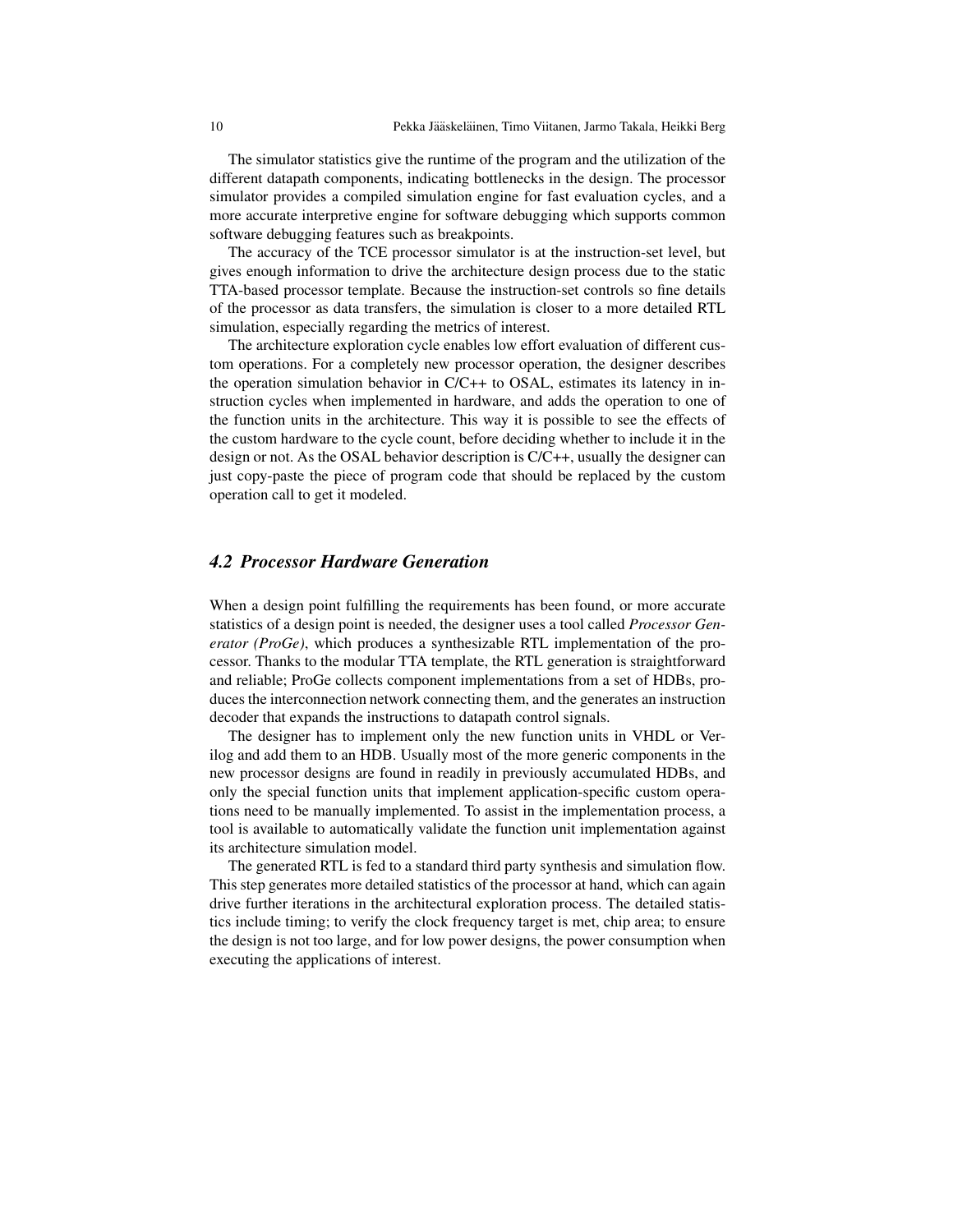The detailed implementation level statistics map trivially back to the design actions at the architecture level. For example, the chip area can be reduced by removing architecture components. Similarly, adding more pipeline stages to complex function units, or reducing the connectivity of the interconnection network helps increasing the maximum clock frequency.

### 5 Automated Architecture Design

We think that the best processor designs should involve some human designer effort instead of attempting to completely automatize the process. After all, when describing a new architecture, what is actually being designed is a programmer-hardware interface, a user interface of a kind. This applies especially to designs that will be implemented with expensive ASIC processes, or are expected to be at least partially assembly-programmed. Such designs are better to be iterated at least partially manually in order to produce designs that are more understandable and logical for programmers. We have found *semiautomated* design space exploration a good compromise in this matter; instead of aiming towards a fully automated processor design process, the designer uses assisting tools for iterating different *aspects* of the design at hand automatically.

One aspect of TTA designs that calls for automated architecture design support is the interconnection network; connectivity between components in larger TTA designs is hard to manage manually due to the huge space of options. Therefore, usually in the earlier phases of TCE design process the connectivity aspect is simply ignored and a fully connected interconnection matrix is used in order to evaluate the compute resource sufficiency. Only after the application of interest is saturated with enough register file and function unit resources, the connectivity is pruned.

A redundant fully connected interconnection network can spoil TTA designs that are usually otherwise very streamlined and energy efficient. In addition to increasing the critical path, worsening the power consumption and expanding the required chip area, the excessive connectivity results in bloated instruction words due to the large number of sources and destinations to encode. Loose instruction words reflect in larger instruction memory requirements and energy waste in instruction fetch and decode.

TCE provides multiple automated *design space exploration tools* for iterating the interconnection network. One of them, called *Bus Merger* [14], starts by creating a connectivity matrix similar to VLIW designs with full FU bypass network connectivity (see Fig. 5). This network is then gradually reduced by merging buses (producing a bus with a union of the connections) that are rarely used at the same time for data transports, on each iteration evaluating the program to the new architecture using the compiler and the simulator. Finally, the original overly complex VLIW-like register files are simplified, thanks to the reduced need for RF ports.

The greedy Bus Merger finds rather good application-specific ICs quickly for VLIW-style designs, but might not be efficient for smaller architectures with a small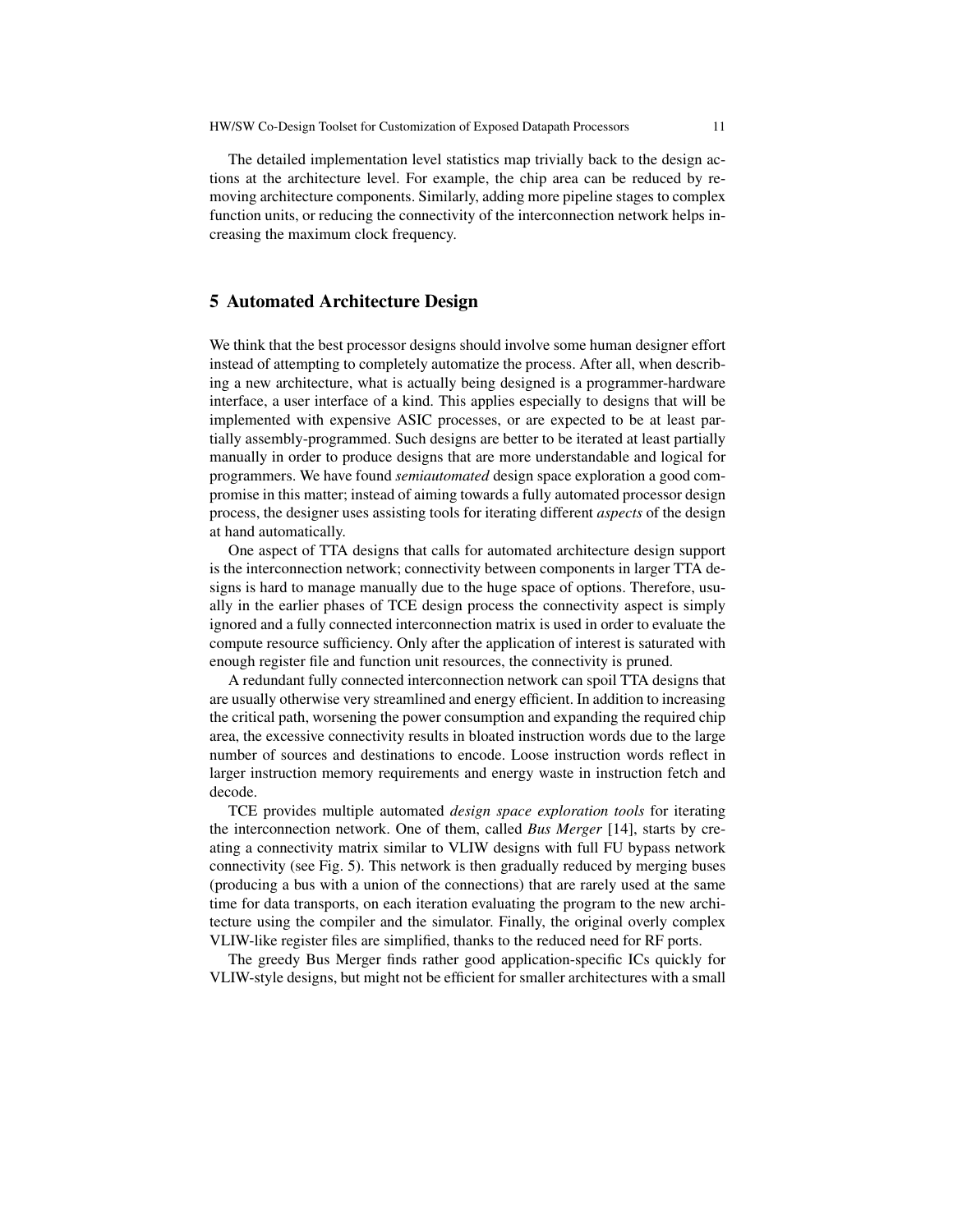

Fig. 5: (a) An example 4-issue VLIW datapath with a fully connected FU bypass network, and (b) the corresponding TTA architecture with equal connectivity.

number of equally highly utilized buses. Another option provided by TCE for automated connectivity optimization is *Connection Sweeper*. As the name suggests, it works in a brute force fashion, sweeping the interconnection network in a trialand-error fashion, removing connections and testing the effect to the cycle count, stopping when the performance degrades more than a given threshold. It first tries to remove RF connections as they often reside in the critical path.

Other automated design assisting exploration tools in TCE include *Simple IC Optimizer*, a connectivity optimizer that simply removes all unused connections, a useful tool for FPGA softcore designs; *Machine Minimizer*, a brute force tool that tries to remove components until the cycle count increases above a given threshold (*Machine Grower* is its counterpart) and *Cluster Generator*, that helps to produce clustered-VLIW style TTAs. The automated exploration tools can be called from the command line, enabling a design methodology where the machine is partially constructed from a starting point architecture using scripts or *makefiles*.

# 6 Programming Support

Optimizing the code for the designed processor manually using its assembly language might be a last step taken after the processor design has been frozen and the programmer wants to squeeze off the last loose execution cycles in the application of interest. During the design process, however, the use of assembly is not feasible due to the changing target; whenever the architecture is changed, the affected parts of the assembly code would need to be rewritten. This would make the fast iterative evaluation of different architecture parameters practically impossible, or at least heavily restrict the practical number of evaluated architectures.

Other motivations for using high-level programming languages or intermediate formats as the application description format is to hide the actual instruction-set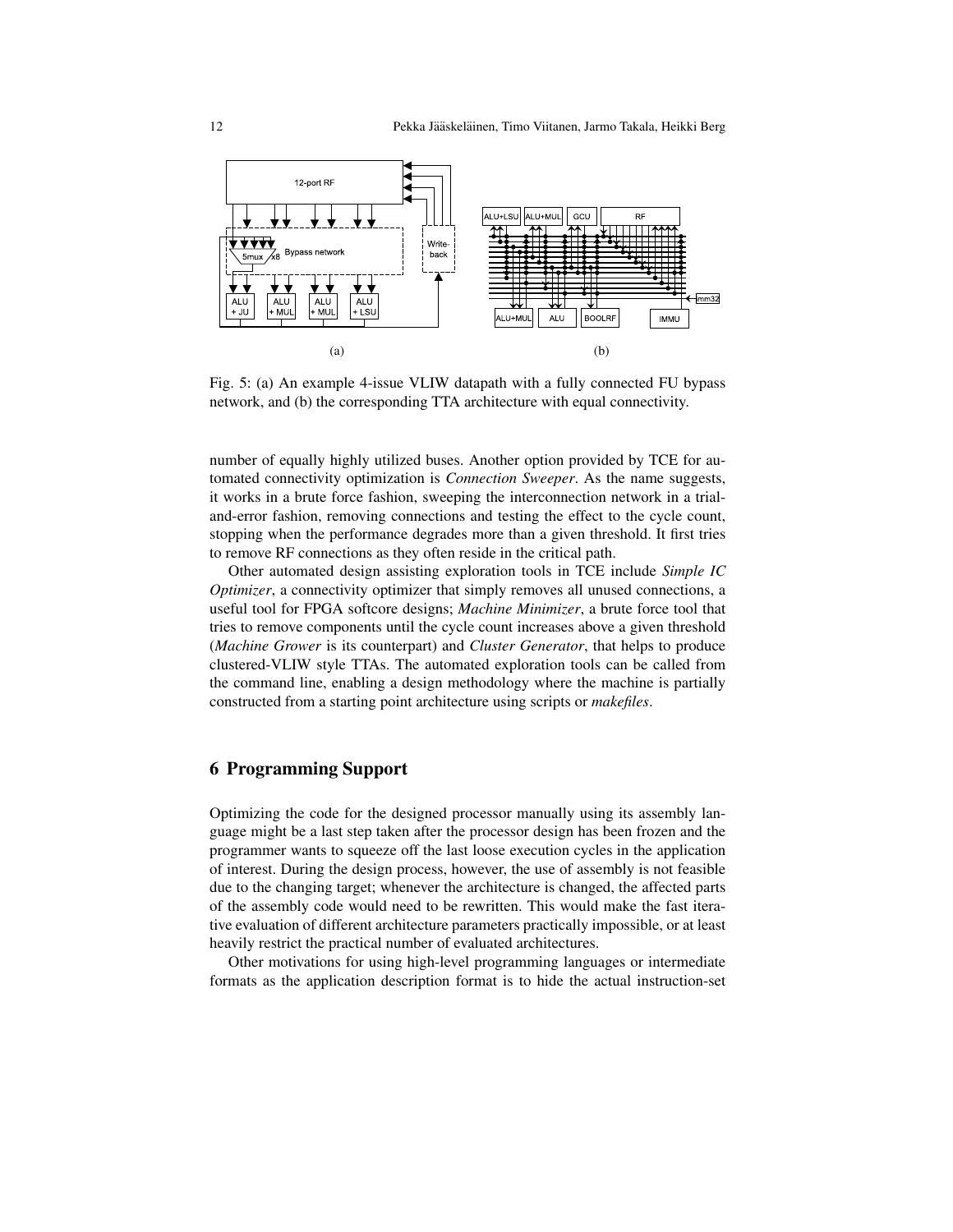(which is very low level in TTAs) from the programmer. This avoids constraining new designs with legacy backwards compatibility issues, and the design process is simplified because instruction encoding specifics are pushed to the background.

In our experience, the benefits from using the assembly language in comparison to relying on an HLL compiler often stem from the inability of the compiler to extract adequate parallelism from the program description to utilize all the parallel processor resources, or from the inability to use complex custom operations automatically to accelerate the program. TCE attempts to alleviate this by taking advantage of, in addition to the usual C/C++ languages, the parallel OpenCL standard. The explicit and implicit parallelism of OpenCL C helps in the utilization issue while the automatically generated OpenCL vendor extensions of the TCE compiler can be used to execute custom operations manually from the source code [8].

Due to making the high-level programming of the designed processors a priority, a key tool in TCE is its retargetable software compiler, tcecc. The compiler uses the LLVM [10] project as a backbone and *pocl* [9] to provide OpenCL support. The frontend supports the ISO C99 standard with a few exceptions, most of the C++98 language constructs, and a subset of OpenCL C.



Fig. 6: tcecc compiler internals.

The main compilation phases of tcecc are shown in Fig. 6. Initially, LLVM's Clang frontend converts the source code into the LLVM's internal representation. After the frontend has compiled the source code to LLVM bytecode, the utility software libraries such as libc are linked in, producing a fully linked self contained bytecode program. Then standard LLVM IR optimization passes are applied to the bytecode-level program, and due to it being fully linked, the whole-program optimizations can be applied aggressively. The optimized bytecode is then passed to the TCE retargetable code generation.

To make custom operation evaluation easier, the automatically retargeting backend has the facilities to exploit custom operations automatically. Custom operations can be described in OSAL as data-flow graphs of more primitive operations, which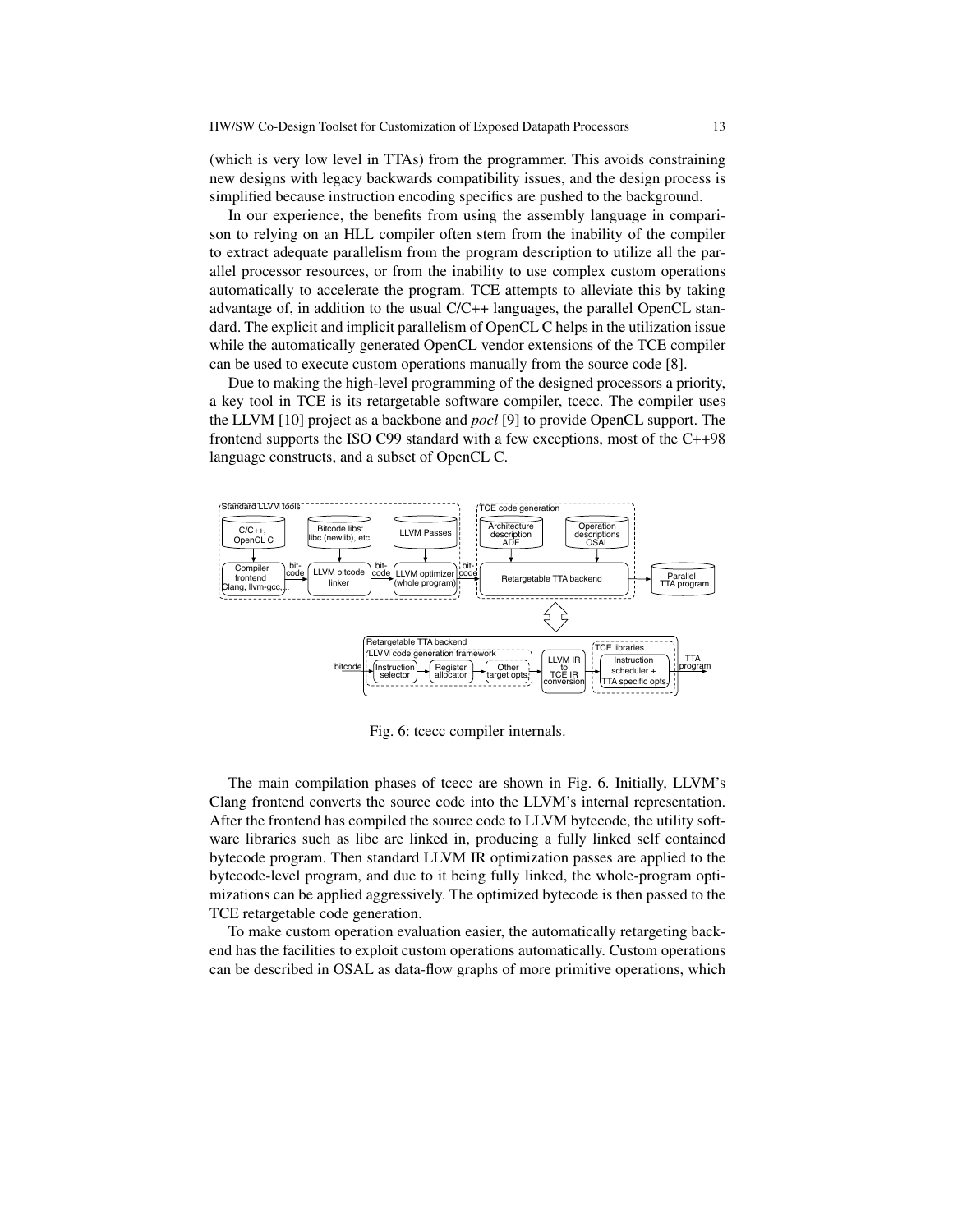the LLVM instruction selector automatically attempts to detect and replace in the program code.

Complex custom operations, such as those that implement long chains of primitive operations, or those that produce multiple results, often cannot be automatically found from intermediate codes produced from high-level language programs. For this, tcecc produces intrinsics that can be used manually by the programmer from the source code.

For example, this C code snippet calls a custom operation called 'ADDSUB' that computes both the sum and the difference of its operands in parallel and produces them as two separate results:

```
int a, b, sum, diff;
...
_TCE_ADDSUB(a, b, sum, diff);
```
The actual processor described in ADF must then include at least one function unit that supports the operation, one of which is triggered by code generated by the compiler. If the programmer wants to restrict the operation to be triggered in a specific function unit (making the source code more target specific in the process), another intrinsics version can be used:

```
_TCEFU_ADDSUB("ALU1", a, b, sum, diff);
```
This instructs the compiler to generate code to call operation ADDSUB in a function unit referred to as ALU1 in the targeted ADF.

### 7 Layered Verification

Using a component library based processor design with automated RTL generation is helpful in reducing implementation and verification effort. As the processors can be composed of preverified function unit and register file implementations, the effort required for new designs should reduce gradually as the databases are augmented with new validated components. However, additional verification is still usually preferred to gain trust on the produced processor implementation.

The approach TCE takes to verifying the designs is shown in Fig. 7. It uses a layered top-down approach where each level in the implementation abstraction hierarchy is compared against the previous one. At the first level, the designer, who uses a portable high-level language program as an application description, can implement and verify the software functionality using a desktop environment and the work station's CPU. Printouts to standard output can be used to produce the initial "golden reference" data.

Each layer of implementation abstraction can be compared to the golden reference data by including a standard output instruction in the processor architecture, used to produce the output at the different levels. In RTL simulation, the function unit implementation uses the VHDL or Verilog file printout APIs, and at the FPGA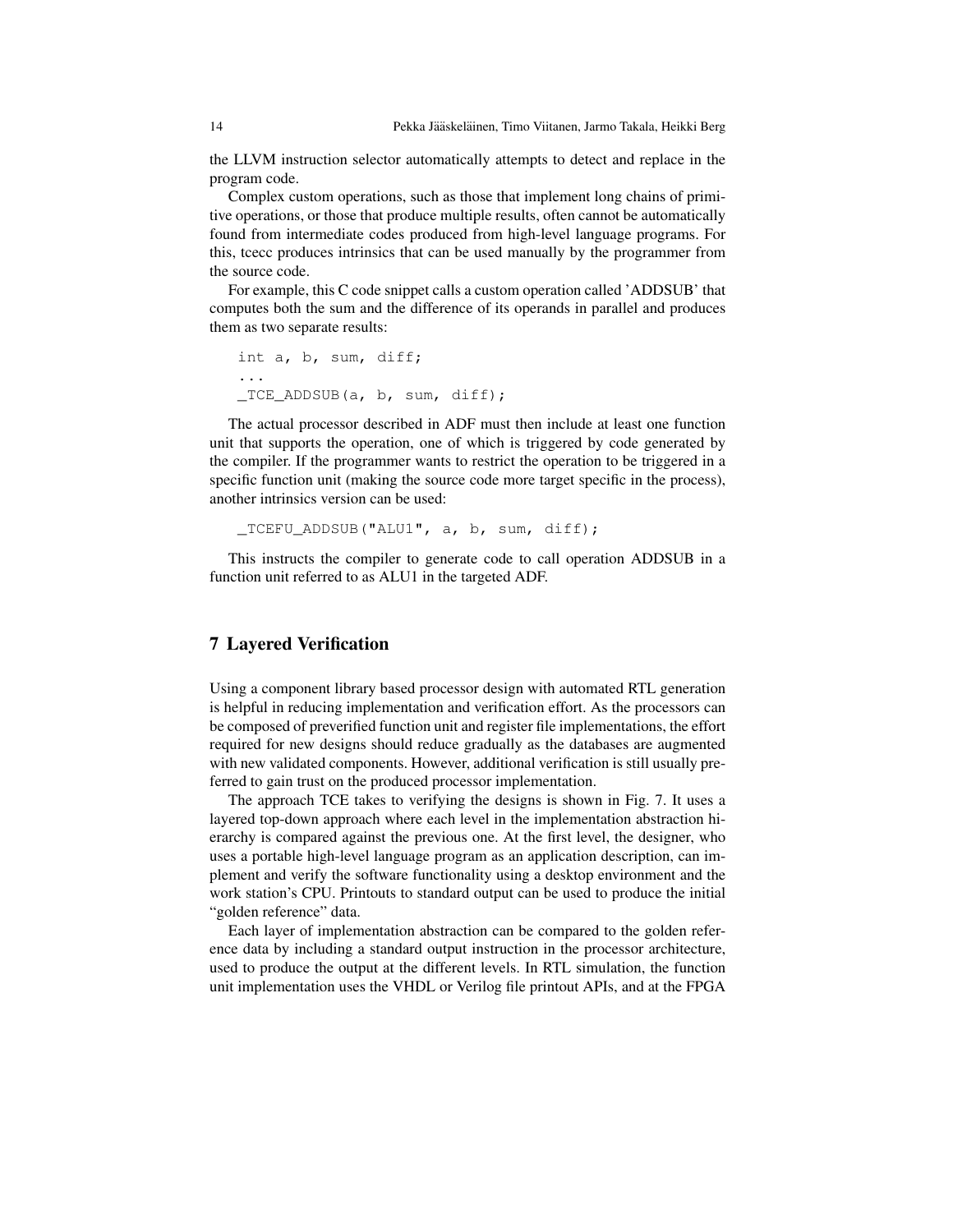

Fig. 7: Verification flow.

prototyping stage it may write to a JTAG-UART console. Further verification can be done by comparing bus traces which contain values in each processor transport bus at each instruction cycle.

Finally, the core is integrated to a system level model. TCE provides facilities to help producing project files and other integration files to different FPGA flows. System level simulation is supported via bindings for SystemC. The bindings allow plugging TTA instruction accurate core simulation models to larger SystemC models to enable cycle accurate performance modeling and functional verification simulations. The following is an example of how to integrate a TTA core simulation model to a system simulation by connecting its clock and global lock signals:

```
. . .
#include \langletce_systemc.hh>
. . .
int sc_main(int argc, char* argv[]) {
    . . .
   TTACore tta ("tta_core_name", "processor.adf", "program.tpef");
   tta.clock(clk.signal());
   tta.global_lock(glock);
    . . .
}
```
The FPGA flow can produce the same standard output printouts using a development board with a JTAG interface or similar. When using the system level simulation, verification data is produced similarly to the architecture simulator.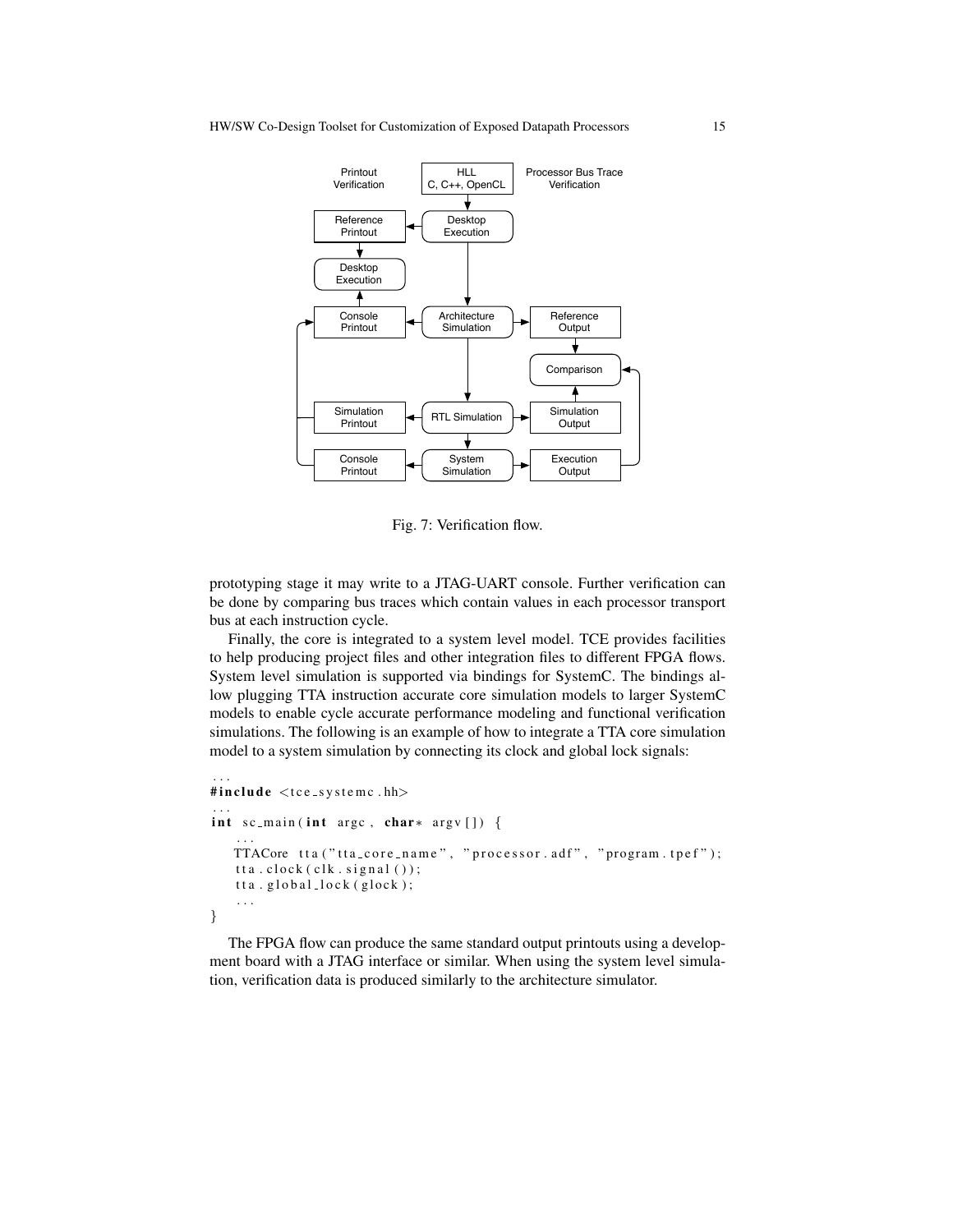Post-fabrication verification is performed using suites of test programs that stress the different aspects of the processor design. At this point, additional verification and debugging can be done by using an automatically generated debug interface which can be used to output verification data and single step the processor.

### 8 Conclusions

In this chapter, we described TCE, a processor customization toolset based on the exposed datapath transport triggered architecture. TCE provides tool support for iterative processor customization starting from high-level programming languages, producing synthesizable RTL implementations of the processors along with instruction parallel binary code.

TCE is available as a liberally licensed open source project and can be downloaded via the project web page [12]. The toolset is mature and it has been tested with various design cases over the past decades, and is evolving with new developments focusing on the compiler code generation quality and energy saving features, both in the produced hardware and those that can be achieved with the compiler.

### References

- 1. Cilio, A., Schot, H., Janssen, J., Jääskeläinen, P.: Architecture definition file: Processor architecture definition file format for a new tta design framework (2014). URL http://tce.cs.tut.fi/specs/ADF.pdf
- 2. Corporaal, H.: Transport triggered architectures: Design and evaluation. Ph.D. thesis, TU Delft, Netherlands (1995)
- 3. Corporaal, H.: Microprocessor Architectures: From VLIW to TTA. John Wiley & Sons, Chichester, UK (1997)
- 4. Corporaal, H., Mulder, H.: MOVE: A framework for high-performance processor design. In: Proceedings of ACM/IEEE Conference on Supercomputing, pp. 692–701 (1991). DOI http://doi.acm.org/10.1145/125826.126159
- 5. Dally, W., Balfour, J., Black-Shaffer, D., Chen, J., Harting, R., Parikh, V., Park, J., Sheffield, D.: Efficient embedded computing. Computer 41, 27–32 (2008). http://doi.ieeecomputersociety.org/10.1109/MC.2008.224
- 6. He, Y., She, D., Mesman, B., Corporaal, H.: MOVE-Pro: A low power and high code density TTA architecture. In: Proceedings of International Conference on Embedded Computer Systems: Architectures, MOdeling and Simulation (SAMOS), pp. 294 –301 (2011). DOI 10.1109/SAMOS.2011.6045474
- 7. Jääskeläinen, P., Kultala, H., Viitanen, T., Takala, J.: Code density and energy efficiency of exposed datapath architectures. Journal of Signal Processing Systems pp. 1–16 (2014). DOI 10.1007/s11265-014-0924-x. URL http://dx.doi.org/10.1007/s11265-014-0924-x
- 8. Jääskeläinen, P., de La Lama, C., Huerta, P., Takala, J.: OpenCL-based design methodology for application-specific processors. Transactions on HiPEAC 5 (2011). Available online
- 9. Jääskeläinen, P., de La Lama, C.S., Schnetter, E., Raiskila, K., Takala, J., Berg, H.: pocl: A performance-portable OpenCL implementation. International Journal of Parallel Programming pp. 1–34 (2014). DOI 10.1007/s10766-014-0320-y. URL http://dx.doi.org/10.1007/s10766-014-0320-y